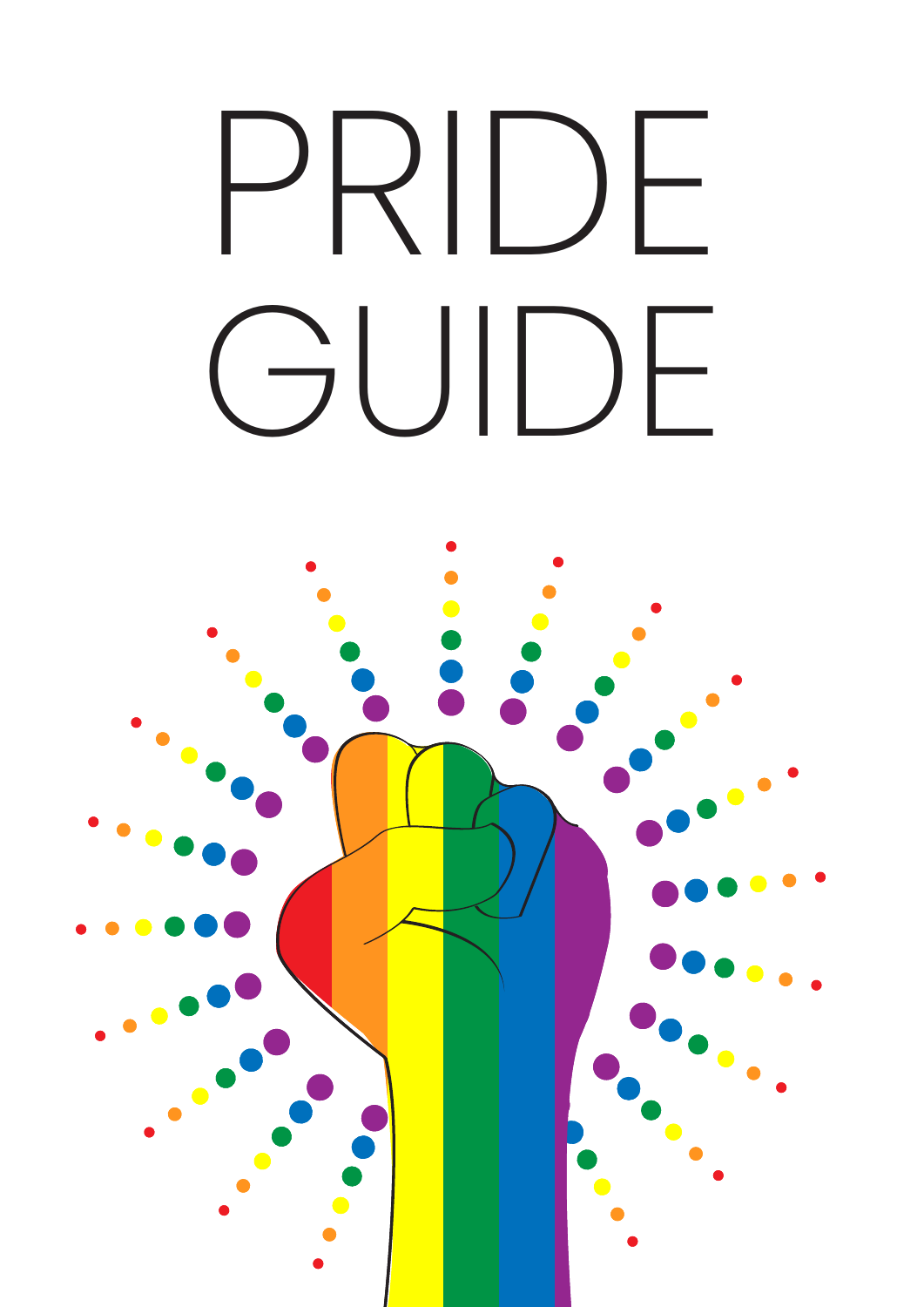![](_page_1_Picture_0.jpeg)

## **KEY FACTS**

Understanding Pride and it's purpose is important for everyone so we've pulled together some key facts to provide a basic overview of what Pride is and the flags and terms you may come across this month.

Pride Month is celebrated each June to honour the Stonewall Uprising in 1969 and encompasses a variety of events and celebrations including parades, parties and concerts with millions of people around the world taking part. One of the most important parts of Pride is recognising the impact of LGBTQ+ people across the globe and celebrating acceptance and equality. This year marks the 50th anniversary of the first Pride march in the UK which paved the way for change for LGBTQ+ people.

Along with the celebrations, there are a variety of other aspects that make up Pride month. Two key aspects are the flags and the terms that they represent. There are over 50 flags recognised by the LGBTQ+ community and they are used to signify different sexual orientations and gender identities. It's likely that you've seen the rainbow flag but there are so many more that identify individual orientations and identities. We've highlighted some of the most common individual flags and terms below but we've also included a link to an amazing article by Queer In The World which goes into detail about all the individual flags currently recognised by the LGBTQ+ community.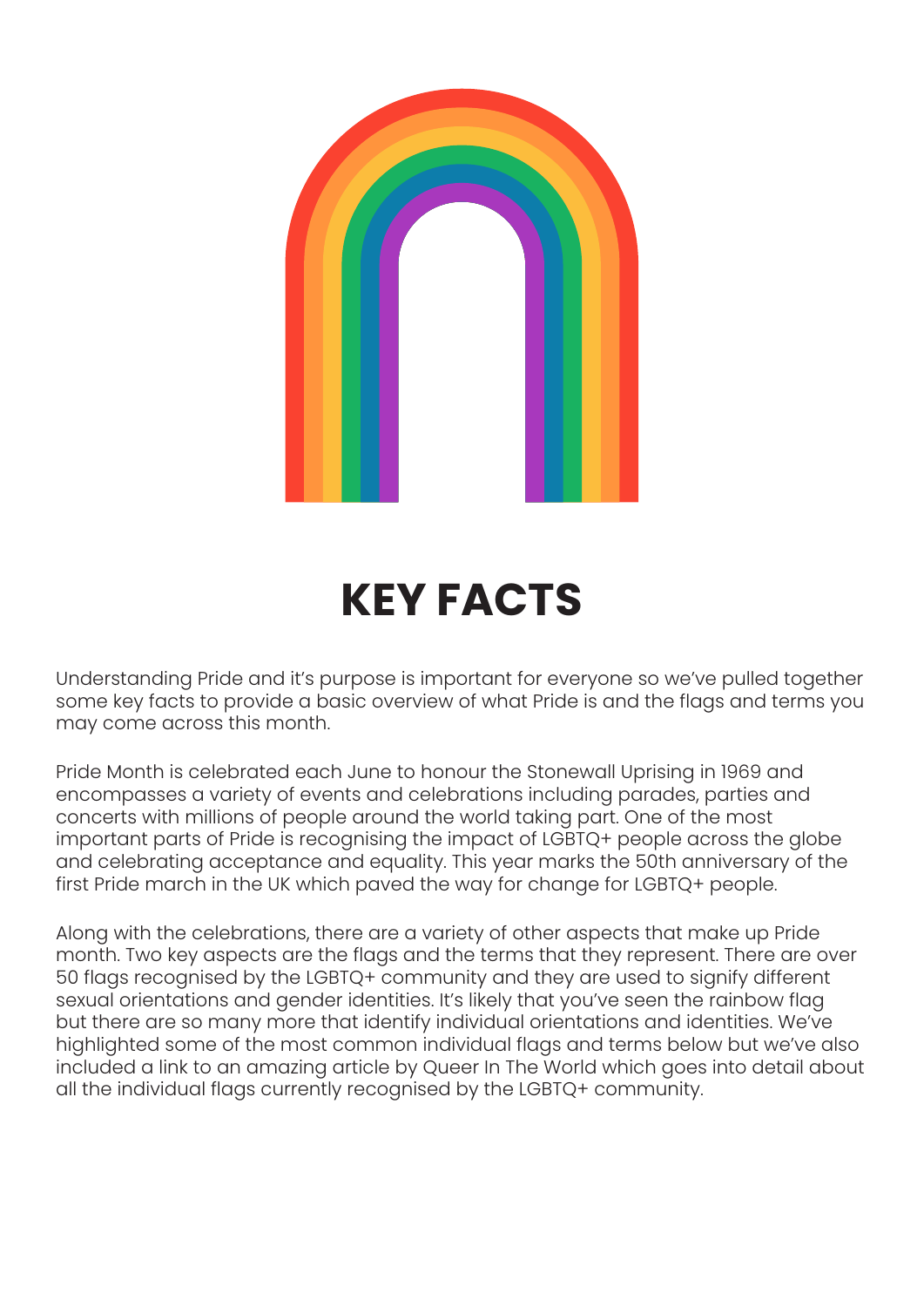![](_page_2_Picture_0.jpeg)

The Traditional Gay Pride Flag: This flag represents lesbian, gay, bisexual, transgender and queer pride. Bisexual Pride Flag: Bisexual (Bi) means someone who is sexually attracted to both men and women. Pansexual Pride Flag: Pansexual (Pan) means someone who is not concerned with biological sex, gender or gender identity when experiencing sexual attraction to another person. Pangender Pride Flag: Pangender (Pan) is a term used to describe someone who is comfortable with various gender labels. Their identity is not restricted to one gender or may include all genders at once. Asexual Pride Flag: An asexual (Ace) person is someone who is not sexually attracted to anyone or who has no sexual desires and feelings. Transgender Pride Flag: Transgender (Trans) refers to someone who has a different gender identity to the gender they were thought to be at birth. Aromantic Pride Flag: Aromantic (Aro) means they have no desire or interest in romantic relationships. Gay Men's Pride Flag: A lesser-known pride flag that includes a broad spectrum of colours in order promote inclusivity across LGBTQ+ men including transgender, intersex and gendernonconforming males. Genderfluid Pride Flag: Genderfluid means someone who does not identify as having a fixed gender. Genderqueer Pride Flag: Genderqueer means someone who doesn't conform to conventional gender distinctions and can identify with neither, both or a combination of male and female genders.

![](_page_2_Figure_2.jpeg)

Lesbian Pride Flag: A lesbian is someone who has romantic or sexual attraction to other women; this term normally applies to women however some nonbinary people may use this term as well.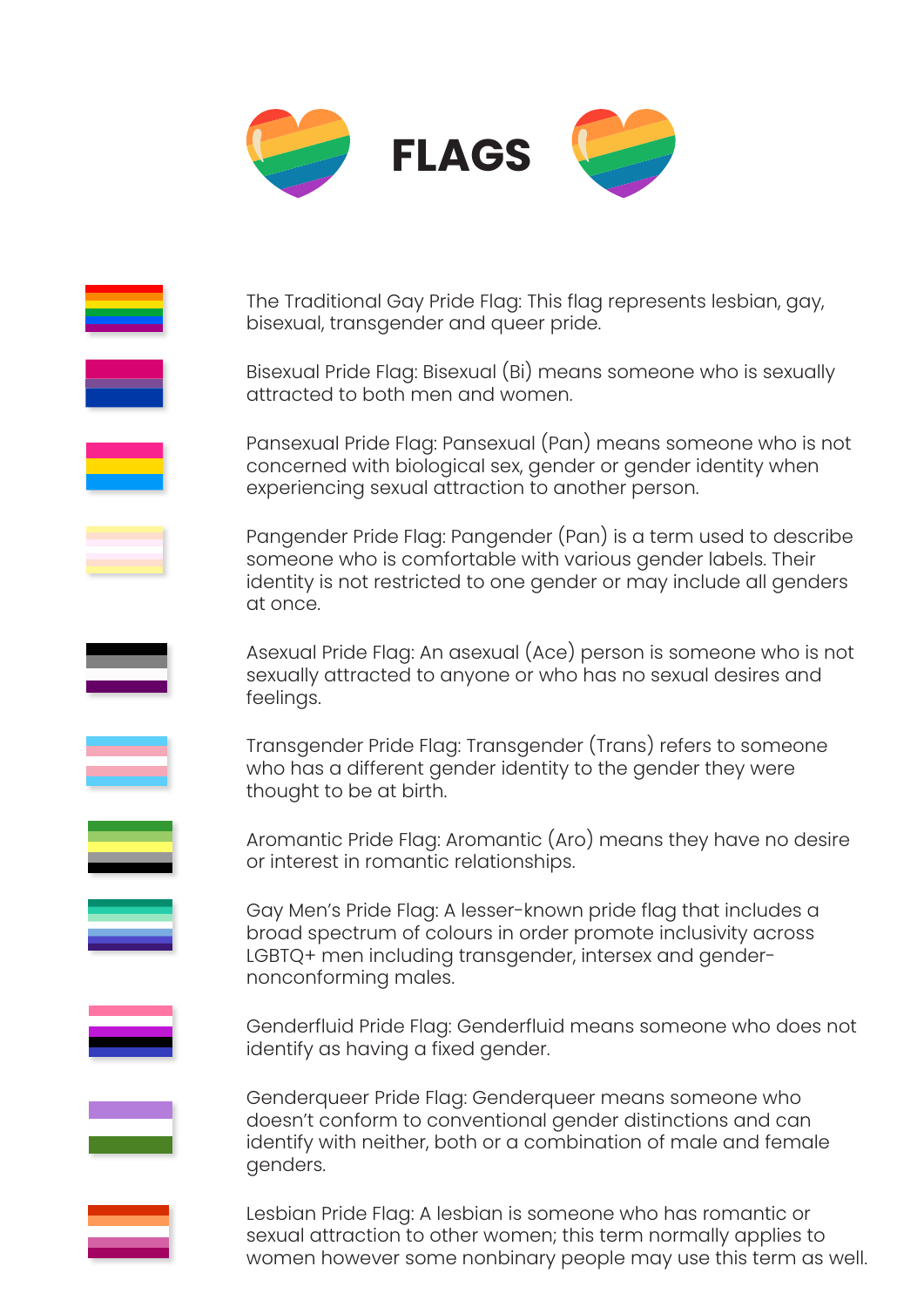Nonbinary Pride Flag: Nonbinary or enby is a term used to describe someone who doesn't identify as exclusively male or female.

Agender Pride Flag: An agender person does not identify themselves as having a particular gender.

Abrosexual Pride Flag: An abrosexual (abro) person is one who has a fluid sexual orientation and their sexual orientations may change over time.

Intersex Pride Flag: Intersex means a person who is born with both male and female sex characteristics.

Intersex-Inclusive Pride Flag: This flag is a revision of the traditional LGBTQ+ pride flag, as well as an adaptation of the Progress Pride flag created by Daniel Quasar. The addition of the intersex element aims to bring further inclusivity to the LGBTQ+ community.

![](_page_3_Picture_5.jpeg)

Progress Pride Flag: Created by Daniel Quasar, the Pride Progress flag aims to be inclusive of marginalized communities within the LGBTQ+ movement including black and brown stripes to portray communities of colour and the colours from the trans flag to also incorporate the trans community.

![](_page_3_Figure_7.jpeg)

Demisexual Pride Flag: A demisexual (demi) person only experiences sexual attraction with someone they have formed a close emotion connection with and sexual attraction only comes after an emotional relationship has been formed.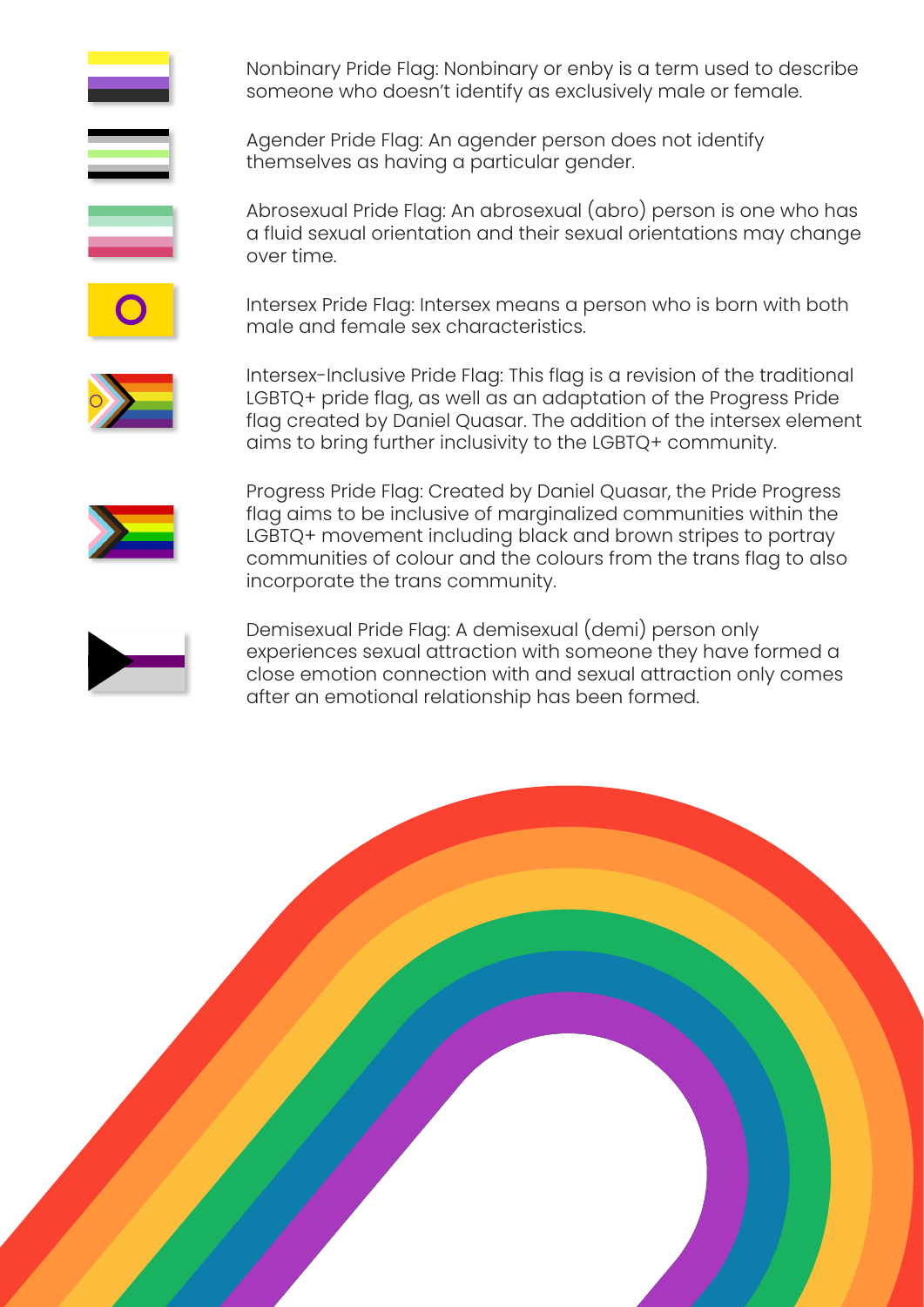![](_page_4_Picture_0.jpeg)

**Cisgender:** Cisgender (Cis) is a term used to refer to those whose gender identity is the same as the sex they were assigned at birth.

**LGBTQ+**: LGBTQ+ is an acronym for lesbian, gay, bi, trans, queer, questioning and ace.

**Ally**: Refers to someone who is (typically) cis and/or straight who supports the LGBTQ+ community and it's members

**Biphobia**: Biphobia refers to a fear or dislike of those who identify as bisexual based on negative beliefs, views and attitudes or prejudice towards bisexual people.

**Coming Out**: The first time a person tells others about their gender identity or orientation.

**Deadname**/**deadnaming**: A deadname is the birth name of someone who has since changed their name and deadnaming is referring to calling someone by their deadname once they have changed their name.

**Heterosexual**/**straight**: Referring to a woman who has a romantic/sexual orientation towards men or a man who has a sexual/romantic orientation towards women.

**Homosexual**: A medical term used to describe a person who experiences sexual/ romantic orientation towards someone of the same gender.

**Homophobia**: Homophobia refers to a fear or dislike of those who identify as homosexual based on negative beliefs, views and attitudes or prejudice towards homosexual people.

**Passing**: Passing means someone who, at a glance, appears to be a cisgender man or woman

**Pronoun**: A pronoun is the word we use to refer to someone's gender in a conversation, for example he/she/they.

**Transitioning**: Transitioning refers to the steps taken by a trans person to live as their identified gender and may include things such as hormone therapy, surgeries, dressing differently, telling friends and family or changing official documents.

**Transphobia**: Transphobia refers to a fear or dislike of those who identify as transexual based on negative beliefs, views and attitudes or prejudice towards transexual people and can include denying or refusing to accept their gender identity.

You can also find a further list of terms [here](https://www.stonewall.org.uk/help-advice/faqs-and-glossary/list-lgbtq-terms).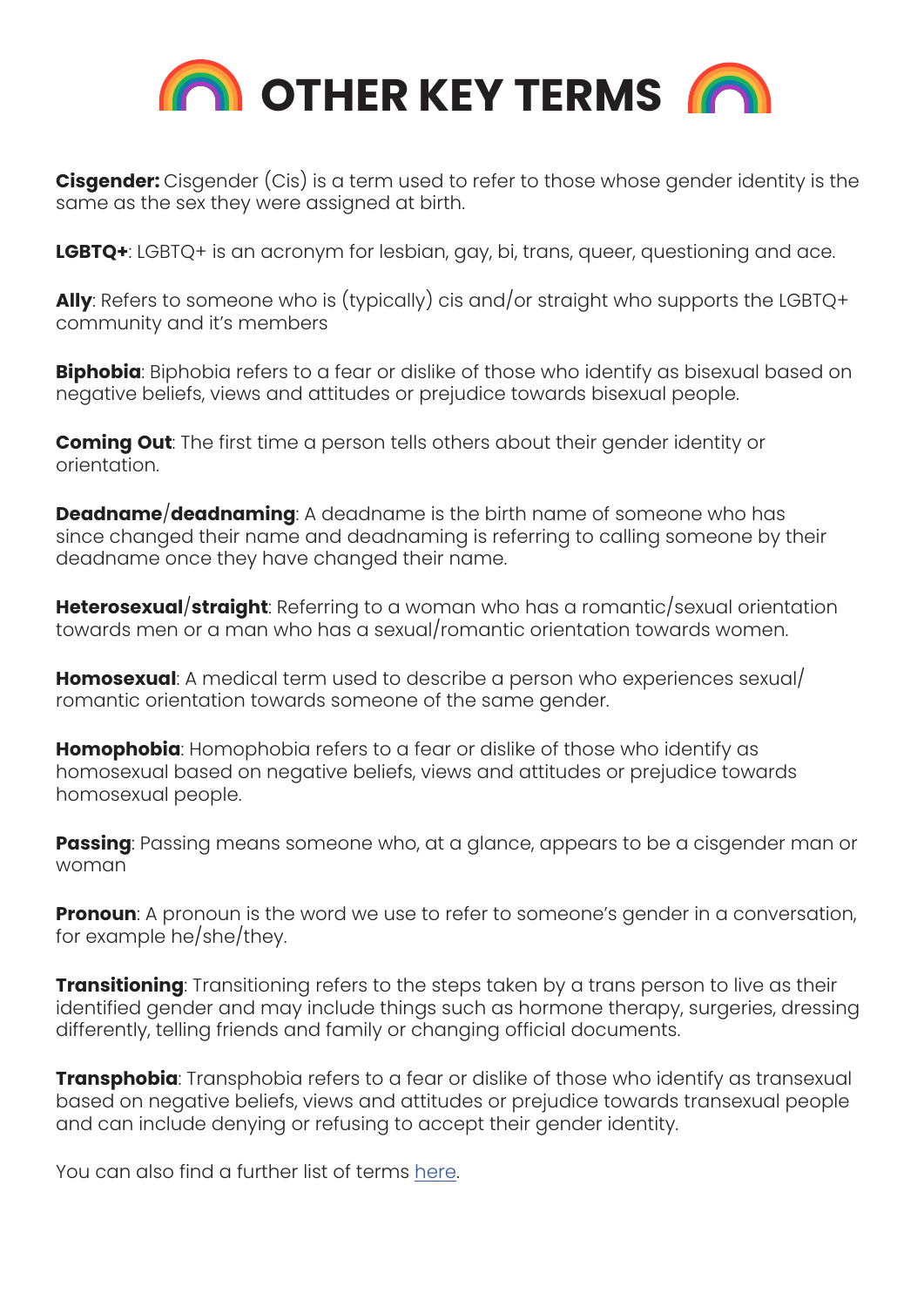![](_page_5_Picture_0.jpeg)

**A GUIDE TO PRONOUNS** 

#### **Why Are They Important?**

A pronoun is the word we use to refer to someone's gender in conversation; understanding and correctly using someone's pronouns is incredibly important not just during Pride month but all year round. Just like our names, choices of clothing and other forms of personal expression, pronouns are another way we identify ourselves and present ourselves to the world.

#### **Why are pronouns so important?**

Imagine it this way: if someone calls you by the wrong name it can feel horrible, especially if you've told them your name previously or if you know they've done it deliberately. The same is true for pronouns; they are a method of self-expression and a personal choice for individuals and just as you wouldn't deliberately call someone by the wrong name, you should never deliberately call someone by the wrong pronouns. Similarly, if you don't know someone's name, you would normally ask them for it at the earliest opportunity during a conversation so you have a way to refer to them; this also rings true for pronouns. If you are unsure, haven't been told or need a reminder, the best course of action is to simply ask someone what their pronouns are. If you don't feel comfortable asking outright, one of the best solutions is to introduce yourself first, making sure to include your pronouns, and people will often respond in kind and tell you their pronouns too.

Misgendering or misnaming can cause people to feel invalidated and can in turn have a negative effect on their mental health so ensuring you use their correct pronouns is just as important as it would be to get someone's name right.

#### **How do I make sure I get their pronouns right?**

There are a whole range of pronouns that can now be used to identify oneself and we've included some of the most common ones below. The most important things to remember are to never assume someone's pronouns

and never deliberately use the incorrect pronouns. Asking for someone's pronouns, and sharing your own as well, takes less than thirty seconds out of your day but can make the world of difference to someone else. If you do accidentally use the wrong pronouns, apologise as soon as you realise and continue by using the correct pronouns; by extension, if you hear someone use the incorrect pronouns for someone else, or yourself, correct them and, if needed, explain why it is important to use the right pronouns.

Finally, if you want to ensure you don't accidentally cause someone to feel uncomfortable or ostracized, try to avoid gendered language such as 'boys and girls' or 'ladies and gentlemen'. Instead, try replacing these with 'everyone' or 'everybody'. This can be particularly relevant within the workplace as you may not know everyone you'll be talking to so using gender-neutral language is the best way to avoid any uncomfortable situations. You may find that some workplaces ask their staff to display their pronouns in their email signature or on their ID badge; this twofold approach means that staff are given the opportunity to express themselves and it also means that other people are comfortable knowing how to refer to their colleagues.

#### **Common Pronouns**

He/him/his/his/himself She/her/her/hers/herself They/them/their/theirs/themself e/ey/em/eir/eirs/eirself ve/ver/vis/vis/verself xe/xem/xyr/xyrs/xemself ze/zie/hir/hir/hirs/hirself

Be mindful that there are lots of variations of pronouns, including many more than we've listed here, and being considerate of any and all pronouns is a crucial part of fostering an inclusive environment.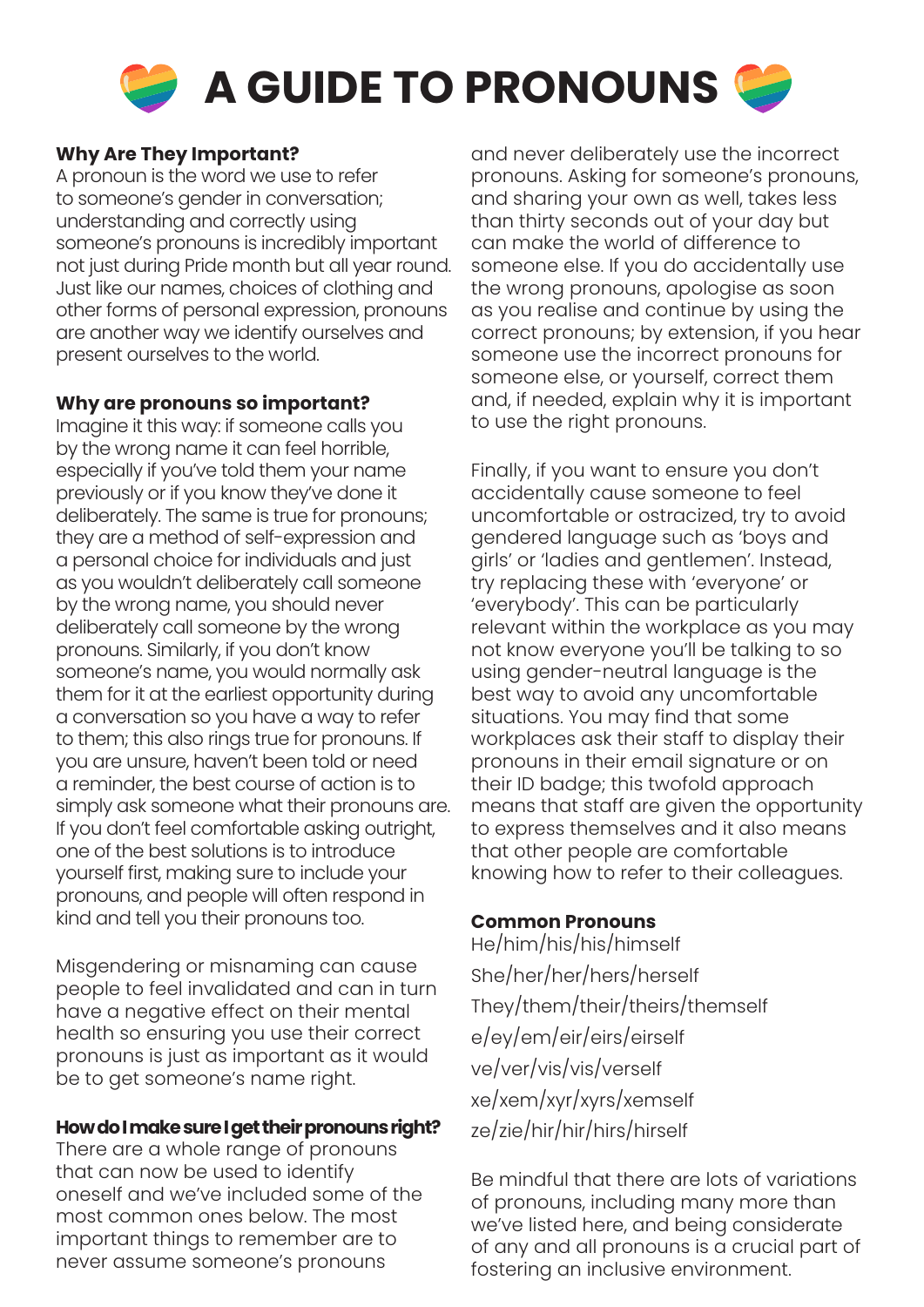### **BEING AN LGBTQ+ ALLY: THE IMPORTANCE OF**  n **POSITIVE ALLYSHIP**

Allies are an important element in fostering change and support within the LGBTQ+ but it can be all too easy for allyship to become a trend for social recognition rather than an effective method of support and assistance that actually bolsters and uplifts LGBTQ+ people and communities. Here are a few ways allies can show their support without stealing the spotlight.

**Don't seek recognition and validation for being an ally:** As we mentioned above, it can be all to easy for being an LGBTQ+ ally, especially during pride month, to become part of a trend and a method to lift the individual up rather than actually providing support and assistance to the LGBTQ+ community. Ensuring you don't seek recognition or validation for anything you do as an ally is an important factor of being a true LGBTQ+ ally rather than using it as an opportunity to follow a trend. Examples of seeking recognition or validation could be telling your LGBTQ+ friends all about everything you do as an ally which can not only bring your friends down but can also shift the focus from supporting LGBTQ+ communities to you and only your relationship with them.

**Support and encourage LGBTQ+ positive visibility:** It can be as simple as making sure you display your pronouns, for example using a badge or pin, or including them when introducing yourself to someone. Visible support in spaces that may not always feel safe for LGBTQ+ people, such as workplaces or any space that has a larger proportion of cisgendered people, is one way to show your support for the community.

**Be open, learn and diversify:** One key factor to being a good ally is actively being open to learning and diversifying your own knowledge. Learn about how Pride started, the history behind the movement, as well as the prejudice LGBTQ+ communities have faced. Find books and media created by LGBTQ+ creators, support LGBTQ+ businesses and creators. Try to make yourself aware of any changes in language and terminology, especially if someone you know lets you know they've changed their name or pronouns, and embrace it. It may not be an overtly explicit method of support but it's important just the same to ensuring you know what, who and why you're supporting the community. It should be noted however you are not expected to know everything and not make any mistakes; mistakes happen and there is always the option to learn more but making the effort makes a big difference.

**Don't assume:** Aassuming everyone is the same as you can be incredibly harmful, especially when it comes to gender identity and sexuality. Making the assumption can mean your friends, family and colleagues won't feel comfortable expressing themselves to you and can cause them stress and negatively effect their mental health. Being an ally means staying open, non-assuming and non-judgemental.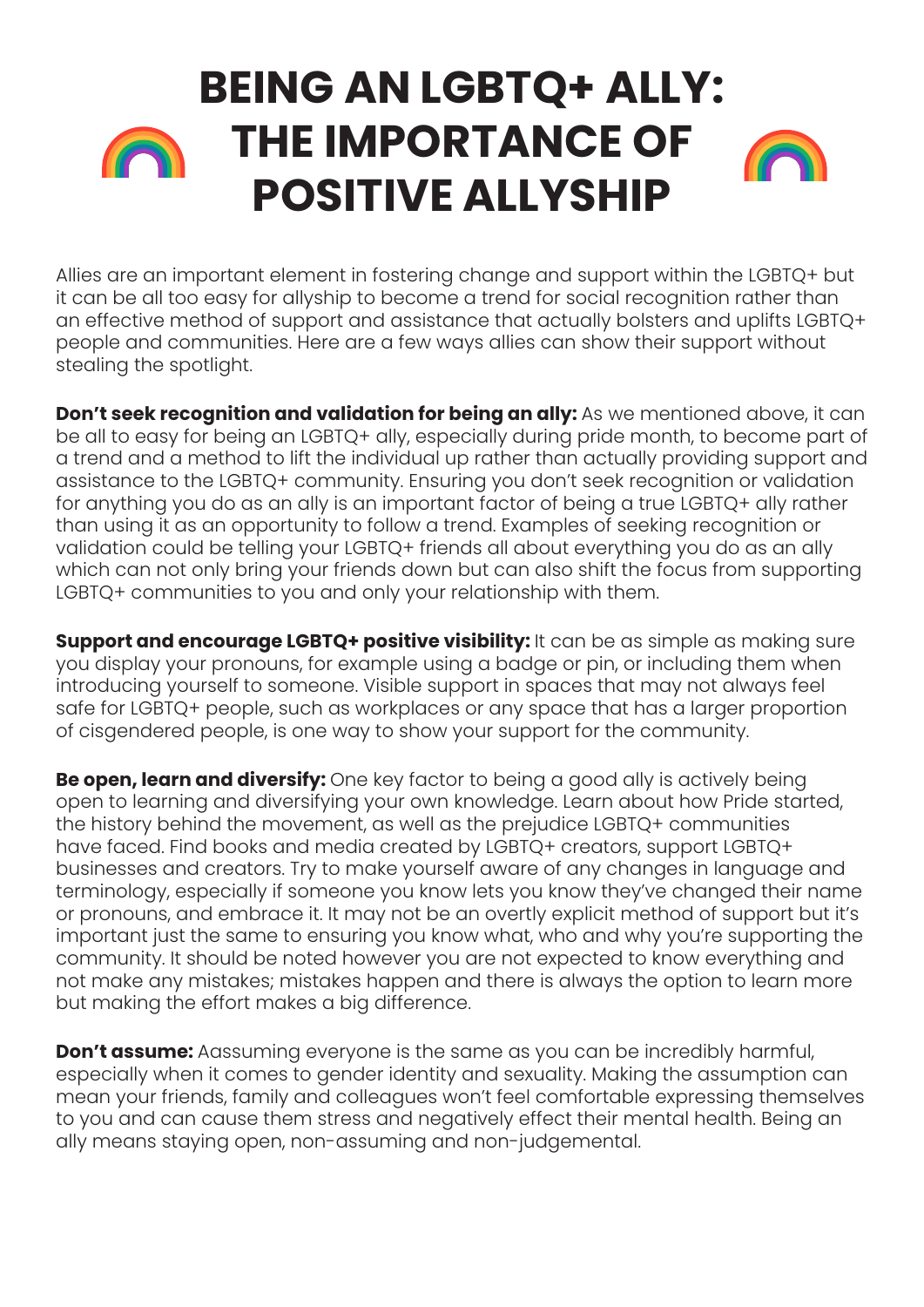**Make room for LGBTQ+ communities and people:** In a world often dominated by straight spaces, it can be difficult for LGBTQ+ people to find their own spaces, meet up and socialize and, most importantly, feel safe. As an ally, helping ensure there are LGBTQ+ safe spaces, for all of the marginalized identities, is a powerful form of allyship; this could be supporting LGBTQ+ creators, setting up or making physical spaces for LGBTQ+ communities to meet or ensuring inclusion in all aspects of life. Within this guide you can find a list of LGBTQ+ groups and organisations both nationwide and in the locations of each of our centres.

**Confront your own prejudices:** As an ally, you may not realise the stereotypes and prejudices you have internalized that could be affecting how you view the LGBTQ+ community; an example of this can be assuming someone's sex or gender because of how they act. Being willing to acknowledge, confront and work on these biases is a huge part of allyship. This can be true within the community too, such as with transphobia and biphobia and bi-erasure; everyone, regardless of their gender or sexuality should be able to exist free from judgement and stereotyping.

Finally, it's also important to show your support, not just during Pride month. Show up to events, lend your support to overturning injust policies and make sure to place LGBTQ+ voices at the centre of the movement; lending allyship where asked, without judgement or the expectation for recognition allows for support that will actually make a difference.

![](_page_7_Picture_3.jpeg)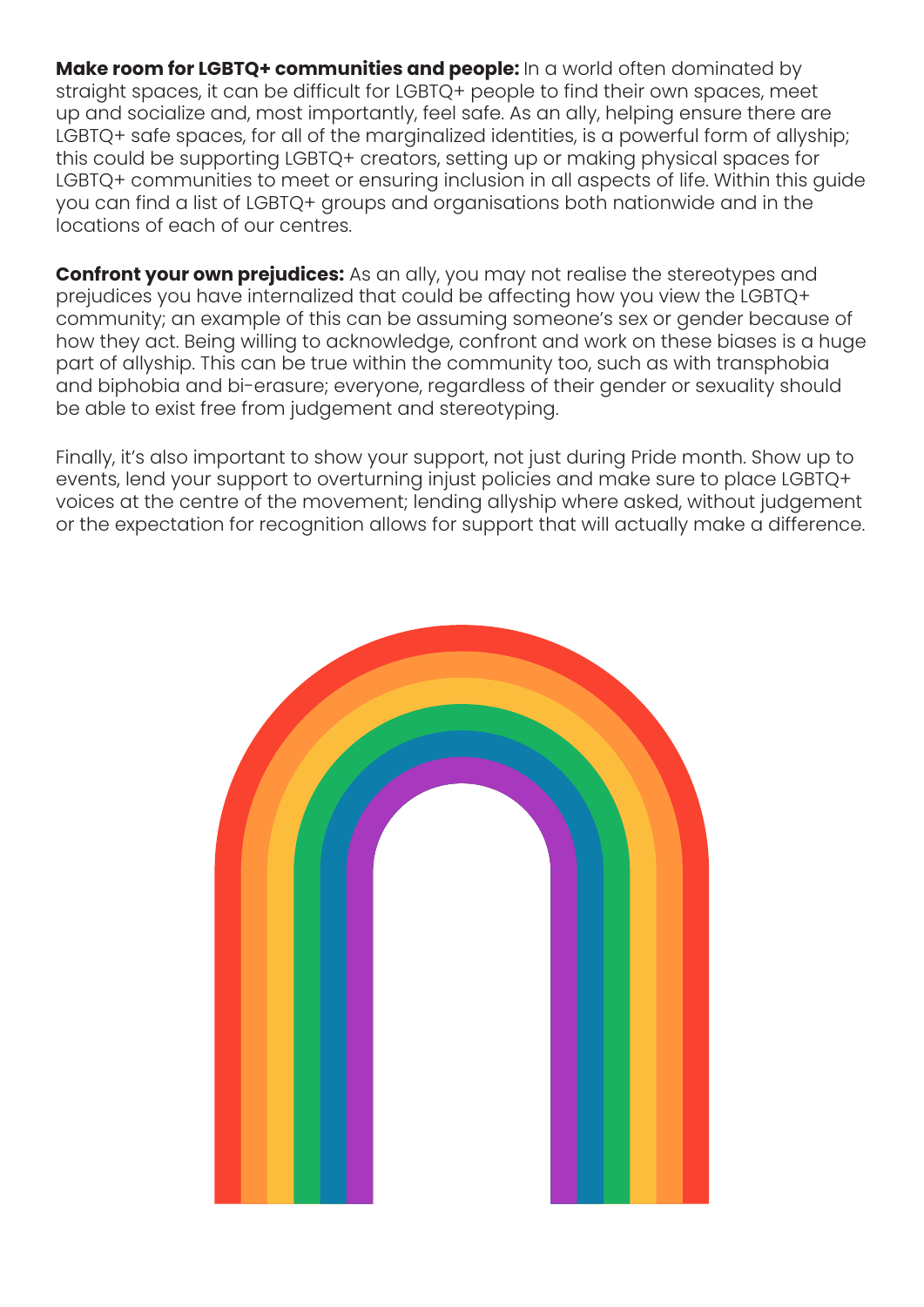![](_page_8_Picture_0.jpeg)

## **LGBTQ+ SUPPORT AND RESOURCES**

![](_page_8_Picture_2.jpeg)

At The College of Animal Welfare we believe that education is an entitlement for all and we want to support you and help you be yourself while you're part of the CAW family and beyond. We have a range of resources available to provide you with support but we always welcome opportunities to do more; if you have any suggestions, we want to hear them! You can get in touch at [edi@caw.ac.uk](mailto:edi@caw.ac.uk)

#### **Support At CAW**

- We have a dedicated Equality, Diversity and Inclusion page which pulls together how we as the College support you as well as further reading and resources. You can find our EDI page, which also includes our EDI Policy and Statement, [here.](https://www.caw.ac.uk/edi/)
- We want to constantly strive to nurture togetherness and to enable all without exception which is why we have our Student Equality and Diversity Champions! They are your voice for everything to do with EDI and if you want to involved, you can be; just email [edi@caw.ac.uk](mailto:edi@caw.ac.uk) to find out more.
- Wellbeing is a foundation of supporting all of our staff and students. Not only do we have a dedicated wellbeing page with loads of resources and information regarding our safeguarding team, which can be found [here,](https://www.caw.ac.uk/wellbeing/) we also have counselling services available to all students and staff at no cost.

#### **Support Outside of CAW**

We want you to be able to find the support you need both in and outside of College. That's why we've also put together LGBTQ+ support services and resources, including LGBTQ+ owned businesses and podcasts, that can be found outside of CAW.

#### **National Organisations**

[Mind Out](https://mindout.org.uk/) - LGBTQ+ mental health service.

[BVLGBT+](https://bvlgbt.org/) - a community of LGBTQ+ people and their allies working in the veterinary professions.

[VetLife](https://www.vetlife.org.uk/) – independent, confidential and free help for everyone in the veterinary community.

[Stonewall](https://www.stonewall.org.uk/) – covering a range of issues, Stonewall provides information and advice for LGBTQ+ people.

[Albert Kennedy Trust](https://www.akt.org.uk/) – support for LGBTQ+ people aged 16-25 who are living in a hostile environment or who are homeless.

[Being Gay Is Okay](https://bgiok.org.uk/) – BGIOK is an organisation that provides information and practical advice for LGBTQ+ people under 25 in the UK.

[Galop](https://galop.org.uk/) – Galop supports LGBTQ+ people who have experienced violence and abuse.

[Gendered Intelligence](https://genderedintelligence.co.uk/) – a registered charity aiming to increase the understanding of gender diversity and improve trans people's quality of life.

[LGBT Foundation](https://lgbt.foundation/) – a national charity delivering information, advice and support to LGBTQ+ communities.

[Beaumont Society](https://www.beaumontsociety.org.uk/) – the longest running and largest transgender support group in the UK.

[KENRIC Lesbian Social Group](https://kenriclesbians.org.uk/) – the UK's longest running social group for women identifying as lesbian.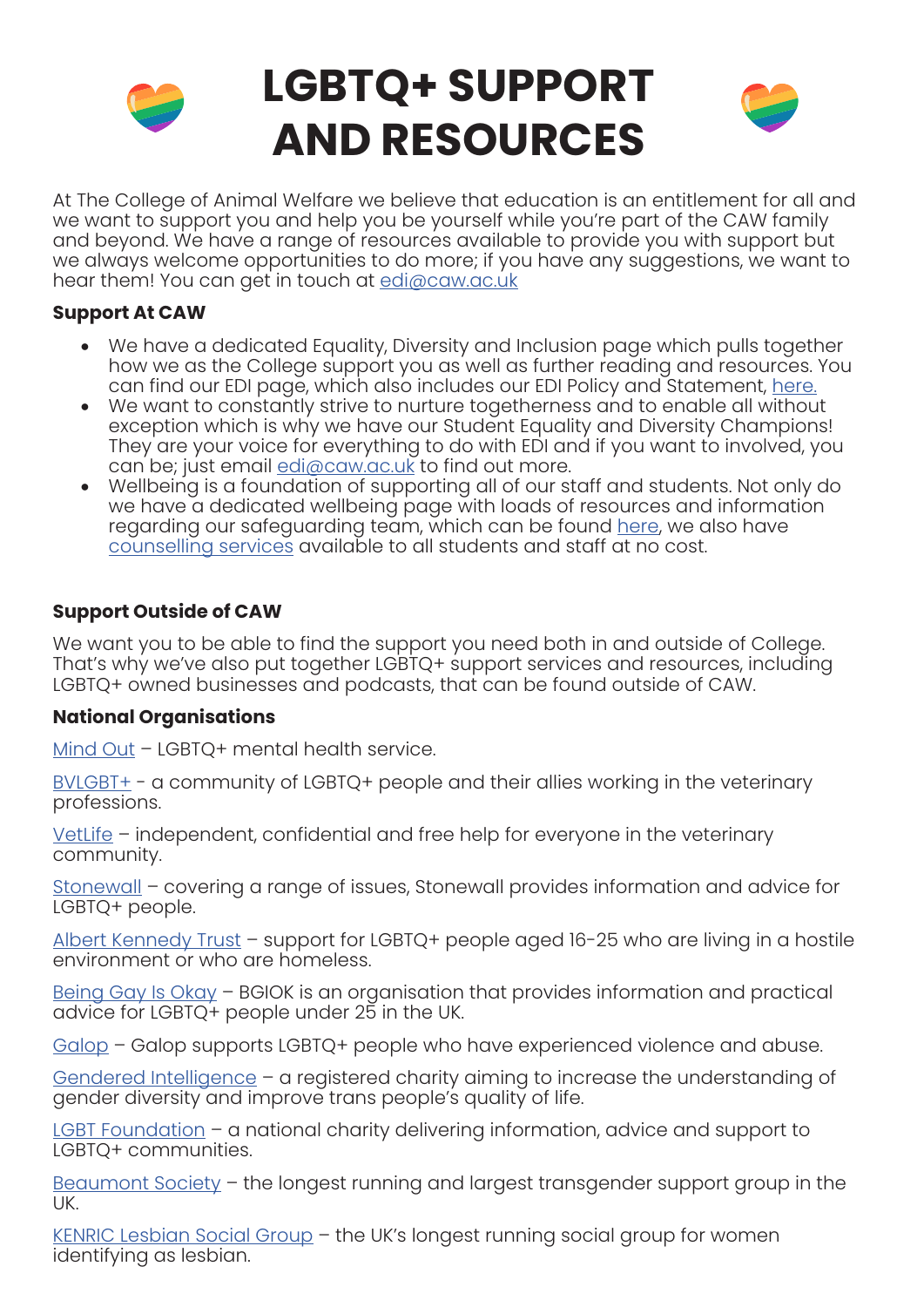#### **London Organisations and Groups**

[London Friend](https://londonfriend.org.uk/) – the UK's oldest LGBT charity, London Friend aims to support the health and mental wellbeing of the LGBTQ+ community in an around London. Their services include counselling, antidote drug and alcohol support, social and support groups, volunteering opportunities and resources and training for professionals.

[London LGBTQ+ Community Centre](https://londonlgbtqcentre.org/) - a pop up community centre and café started due to the isolation and loneliness LGBTQ+ groups have felt since lockdown began.

[Meetup](https://www.meetup.com/cities/gb/17/london/lgbtq/) – a collection of LGBTQ+ groups in London

[North West London Lesbian and Gay Group](https://nwlgay.com/) – an all inclusive and friendly gay and lesbian social group meeting weekly in Harrow.

[Bi Pride UK](https://biprideuk.org/) – an online and in person (based in London) event celebrating the diversity of bisexual communities.

[Mosaic Trust](https://www.mosaictrust.org.uk/) – London based support and social group for LGBTQ+ people 18 and under.

[Gays The Word](https://www.gaystheword.co.uk/communitygroups) – London-based bookshop, the oldest LGBTQ+ bookshop in the UK, which serves as a community space for the broader LGBTQ+ community and hosts many support groups and events.

[Rainbow Mind](https://rainbowmind.org/london-lgbt-resources/) – a branch of Mind UK that has a list of London LGBTQ+ Resources

[Families Together London](https://www.familiestogetherlondon.com/) – a London-based support group for parents, families and friends of LGBTQ+ people.

#### **Leeds and The North Organisations and Groups**

[Meetup](https://www.meetup.com/cities/gb/45/leeds/lgbtq/) – a collection of LGBTQ+ groups in Leeds

[The Proud Trust](https://www.theproudtrust.org/) – a home for LGBTQ+ youth based in the North West

[Yorkshire MESMAC](https://www.mesmac.co.uk/) – one of the oldest and largest sexual health organisations in the country who run a number of LGBTQ+ groups across the Yorkshire region.

[Sage](https://www.mesmac.co.uk/our-services/leeds/support-social-groups/sage-older-lgbt-support) – a Yorkshire MESMAC run support group for older LGBTQ+ communities.

[Action For Trans Health](http://actionfortranshealth.org.uk/) – a group campaigning for democratic healthcare for trans communities.

[Angels of Freedom](https://www.angelsoffreedom.org.uk/) – a Leeds community based initiative organized by volunteers with the aim of providing visible support for the LGBTQ+ community.

[The Bad Mittens](https://www.meetup.com/Leeds-Inclusive-Sport/) – an LGBTQ+ inclusive badminton group based in Leeds.

[The Bayard Project](https://www.mesmac.co.uk/our-services/leeds/support-social-groups/the-bayard-project) – a social support group based in Leeds interested in the issues of people of colour and other marginalized races who belong to LGBTQ+ communities.

[Leeds Gay Community](https://www.mesmac.co.uk/our-services/leeds/support-social-groups/leeds-gay-community) – founded in 1982, this community run group aims to provide a hassle-free space where gay and bisexual men can meet and make new friends.

[Live Well Leeds](https://www.mesmac.co.uk/our-services/leeds/support-social-groups/technicolour-social) - a group for LGBTQ+ adults who want to meet other people and improve their mental wellbeing.

[Non-Binary Leeds](https://www.mesmac.co.uk/our-services/leeds/support-social-groups/non-binary-leeds) – a peer-led support and social group for non-binary people in Leeds.

[Strike Back](https://www.mesmac.co.uk/our-services/leeds/support-social-groups/strike-back-lgbt-kickboxing-and-self-defence) – LGBTQ+ Kickboxing and Self-Defence community run group.

[Leeds LGBT+ Lit Fest](https://www.leedslgbtbooks.com/) – a group working to celebrate and promote a diverse range of LGBTQ+ stories and literature based content.

[Visit Leeds](https://www.visitleeds.co.uk/lgbt/) – the Visit Leeds LGBT page has a huge collection of Leeds based bars, restaurants and events.

[Leeds Pride](http://www.leedspride.com/) - Yorkshire's biggest celebration of LGBTQ+ life.